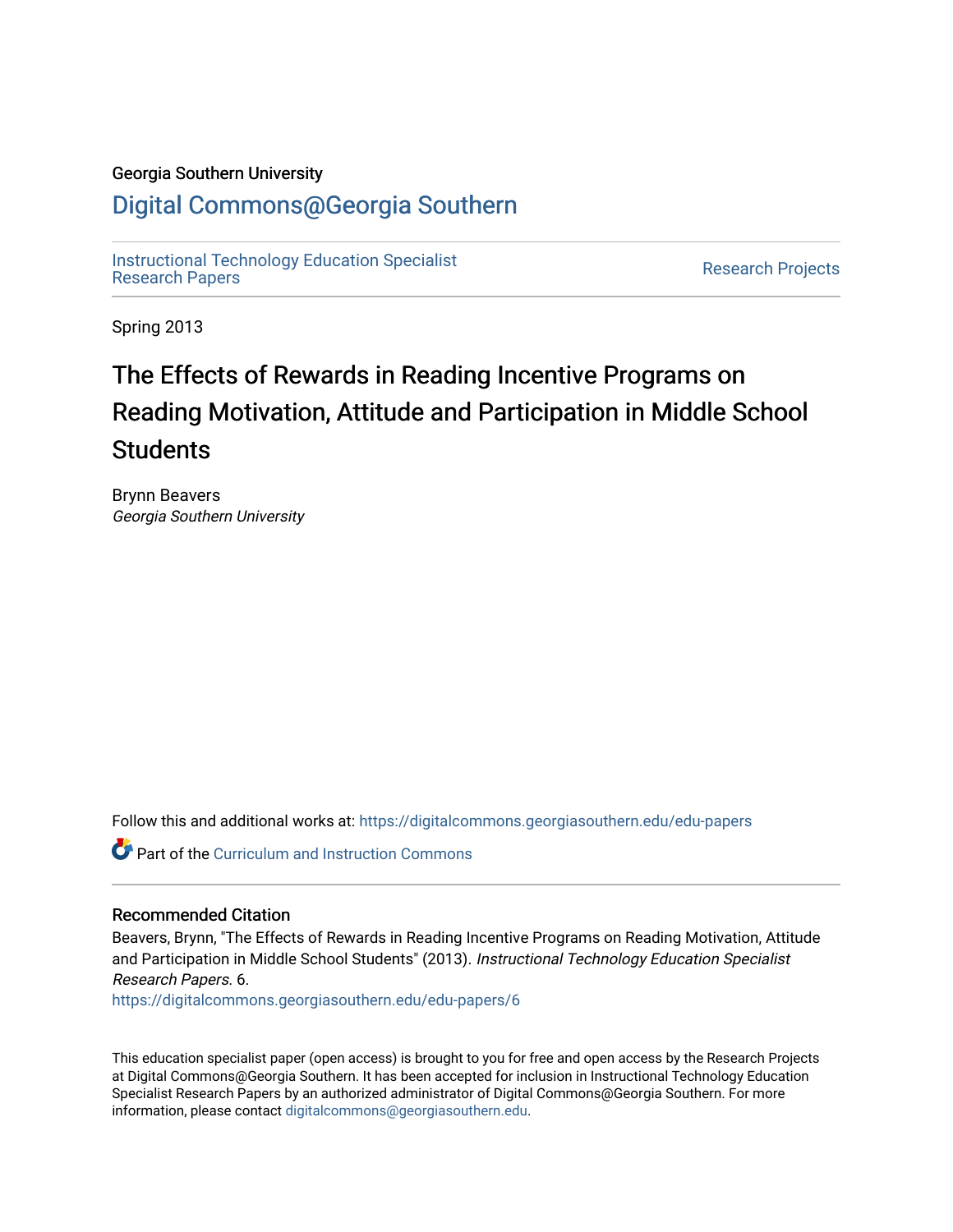The Effects of Rewards in Reading Incentive Programs

on Reading Motivation, Attitude and Participation in Middle School Students

Brynn Beavers

EDUR 8839 Field-based Research in Instructional Technology

May 7, 2013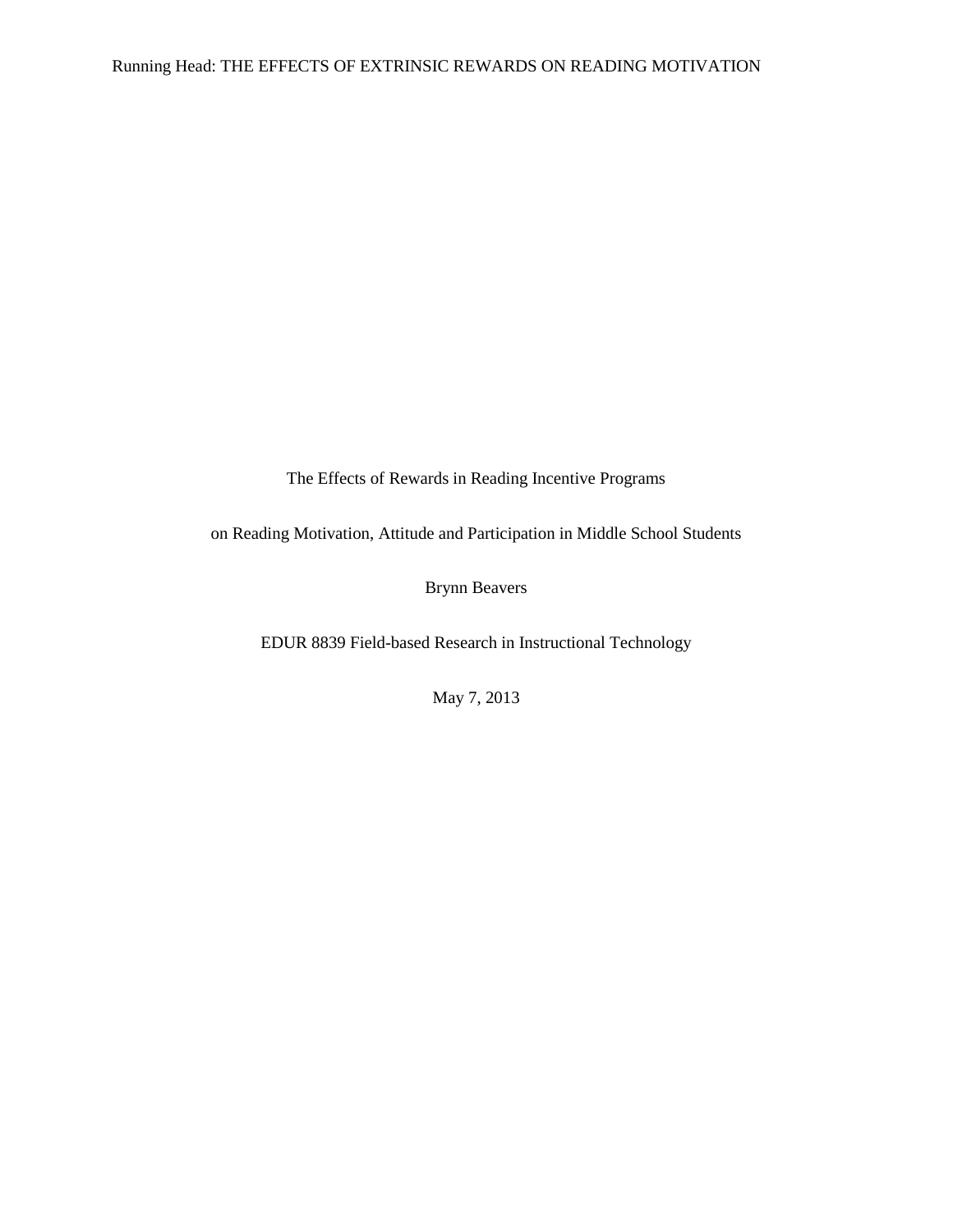The Effects of Extrinsic Rewards in Reading Incentive Programs

#### on Reading Motivation, Attitude and Participation in Middle School Students

Literacy is an essential part of the curriculum in education today. Educators strive to influence students to read and gain more experience as readers. There are several reasons why literacy in the classroom is so important to the education of  $21<sup>st</sup>$  century students. In the workplace today, jobs are requiring that students have a greater ability to read and write fluently (The Time, Learning, and Afterschool Taskforce, 2007). The bar of expectation that the corporate sector has for workers has been raised. It is the job of the school system and educators to motivate, instruct and cultivate literacy in the classroom, so that the future workforce will be prepared (Bottoms, 2003). There is also a need for students to be prepared to not only be fluent readers in fiction, but in nonfiction like technical readings and in technology formats (The Time, Learning, and Afterschool Taskforce, 2007). If a student has difficulty reading, it can affect his or her future earning potential and the ability to gain a post-secondary education. There are several instructional practices that students can participate in that will raise literacy scores and make students better readers. The main practice for adolescents in middle grades is to simply read. Reading for at least an hour a day and at least eleven books per year will raise reading achievement (Bottoms, 2003). Students who read at least eleven books per year scored thirty points higher on performance assessments (Bottoms, 2003).

As part of literacy instruction in the classroom, many teachers and schools institute reading programs that use extrinsic motivation in the form of rewards as a means of reading promotion (Kohn, 1999). The main goal of a reading incentive program is to motivate students to read more, mainly from the expectation of receiving a tangible reward of some kind. In many programs the number of words, minutes, and books are calculated and the student is rewarded for meeting a certain goal that has been set based on his or her reading ability (Kohn, 1999). The manner of collection and the type of reward that is given to the student may vary based on the program being implemented, but the goal, to increase reading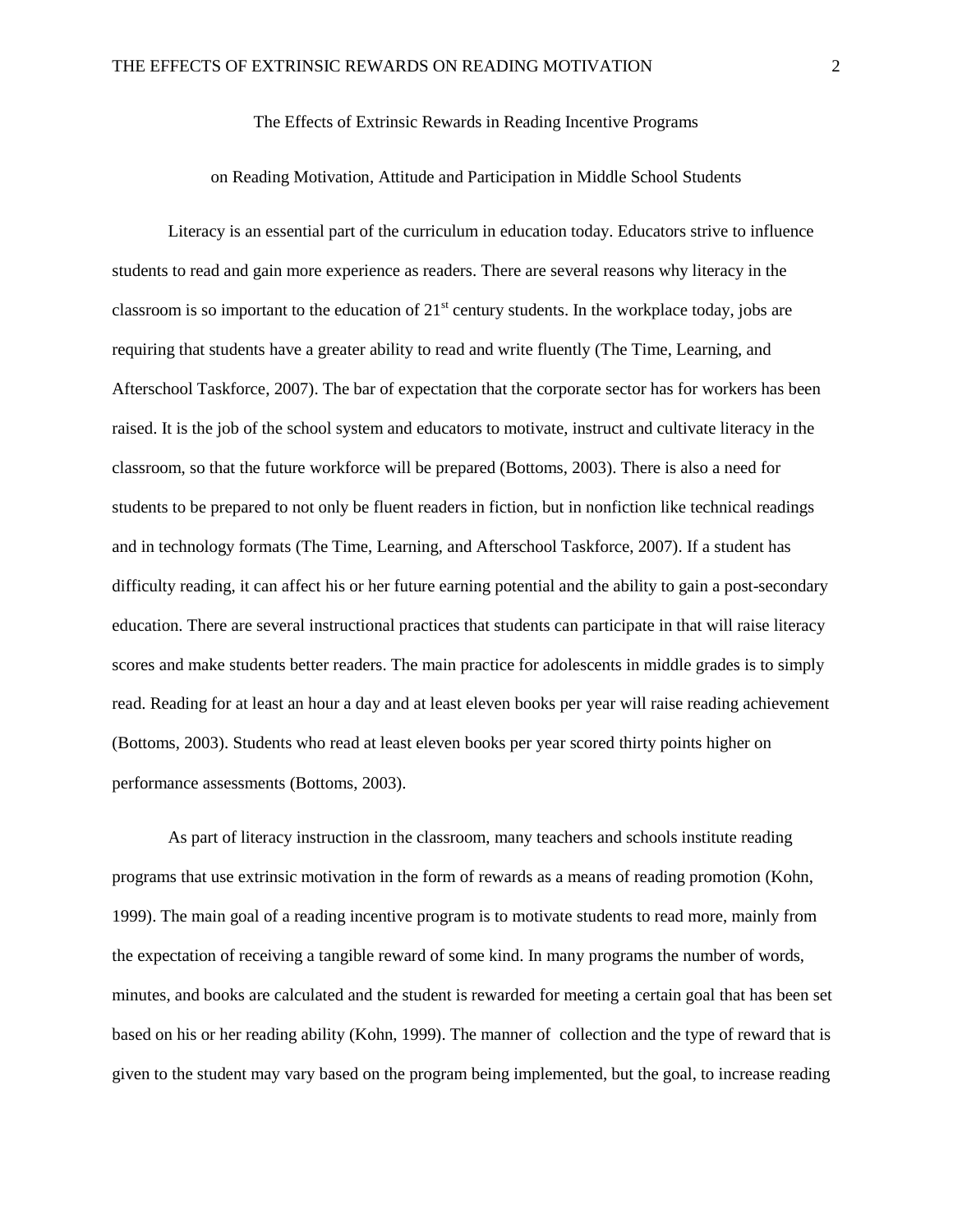and raise the reading comprehension of students, is still the same (McQuillan, 1997). The correlation between reading achievement and the act of reading is proven (Bottoms, 2003). With a student's progression from elementary into middle school, the motivation to read decreases (Pitcher, et al., 2007). This makes the implementation of reading incentive programs with rewards necessary at the middle grade level to ensure that students maintain reading habits, thus increasing reading achievement. The purpose of this study is to determine the positive or negative impact of extrinsic rewards, or lack thereof, on the motivation and reading attitude of middle school students. Further, this study examined the impact of the type of reward and its relation to reading, on reading motivation, attitude, and participation in the program.

#### **Literature Review**

The views of a student regarding reading and the motivation to read revolve around his or her previous experiences with reading. These experiences could involve the value placed on reading at home as well as the student's own ability to read without difficulty. The beliefs about one's ability to read and the motivation for being a good reader are the framework for a child's motivation to engage in a text (Wigfield, 1997). Albert Bandura defines self-efficacy as the judgment of one's ability to be successful at a given task (1982). The reader's view of self-efficacy directly impacts a student's desire to read. In addition, the value placed on reading or any skill being undertaken is also a mitigating factor in the motivation to participate in the activity; the combination of these factors play together to make up a child's motivation to engage in reading (Wigfield, 1997). If a child views reading as a nonessential activity, or sees no value in participating, then the child will not want to engage. This view of reading can be formed in childhood when there is or is not a parent who reads to the child or models reading as an acceptable pleasure behavior (Strommen & Mates, 2004).

Another aspect of motivation is the reasoning behind why a child chooses to participate in an activity. The two types of motivation that foster engagement are extrinsic and intrinsic sources of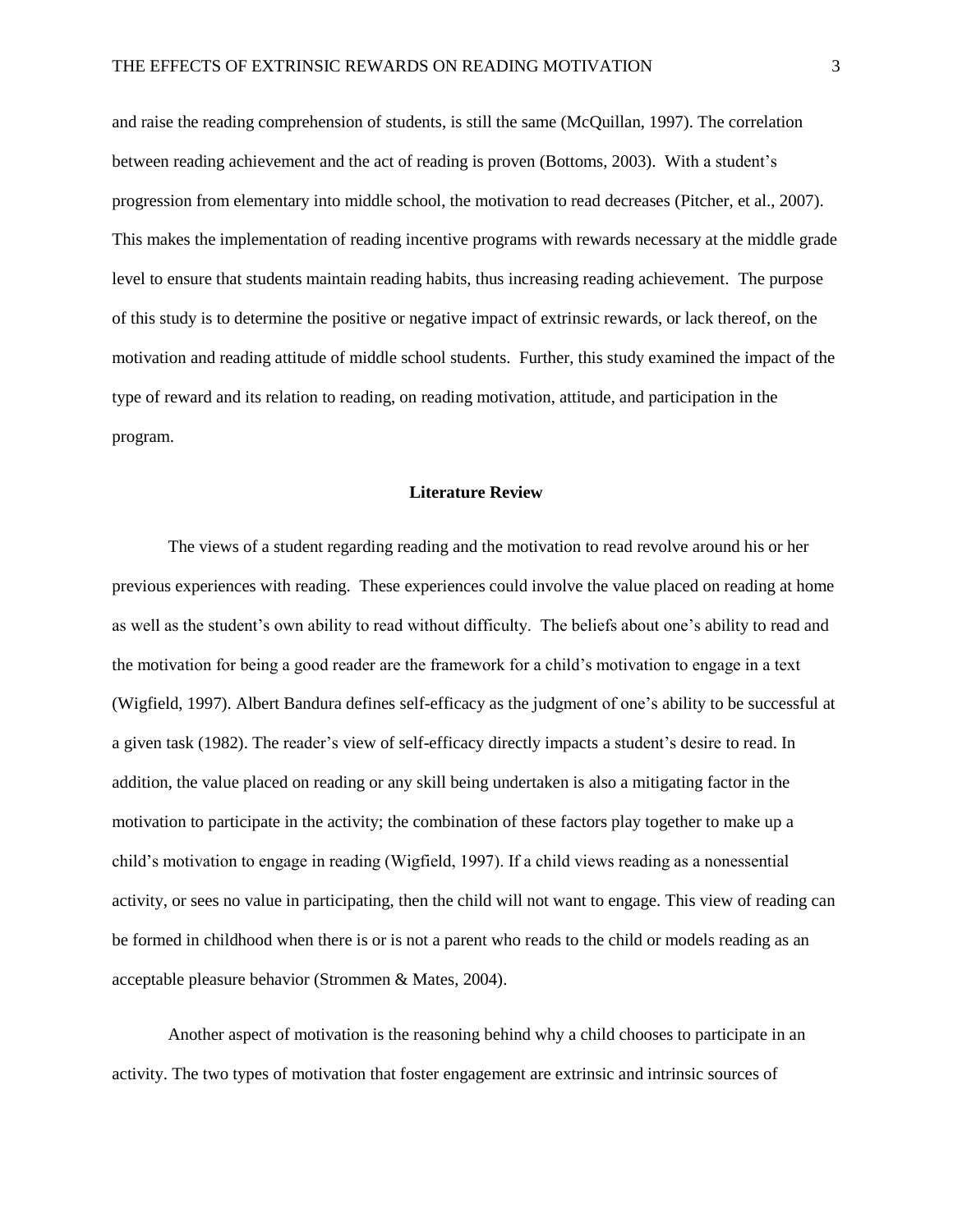motivation (Fawson & Moore, 1999). Intrinsic motivation occurs when a child has the power of the desired behavior, meaning that the choice to participate in the activity is solely completed because the child wants to participate in the activity (Fawson & Moore, 1999). Reading for intrinsic motivation is purely done for the positive enjoyment obtained from reading the material (Becker, McElvany & Kortenbruck, 2010). Extrinsic motivation occurs when the motivating factor is found not from within the child, but an outside reward, meaning that the child completes the task to obtain the reward (Fawson  $\&$ Moore, 1999). Examples of outside factors that impact a child's motivation to read are rewards, good grades, parental or school expectations, or any external recognition (Becker, McElvany & Kortenbruck, 2010).

Students with disabilities also often struggle with motivation in reading. This is due to difficulties in reading comprehension and their own self-concept. Eighty percent of students with learning disabilities have a specific learning disability (SLD) in reading (Melekoglu, 2011). Student with SLD may be as far as 3.4 grade levels behind other students of the same age (Melekoglu, 2011). These difficulties in reading can lead students to have a negative view of reading and a lower motivation to read. In these cases, addressing obstacles to reading motivation can encourage students to read more, increasing the chances of academic success for students with SLD (Melekoglu, 2011).

In contrast, gifted readers often have the motivation to read, but can sometimes struggle to find challenging texts that are stimulating enough to hold their interest (Weber & Cavanaugh, 2006). Gifted readers have the following characteristics: they read often, monitor their reading, they like challenging and rich texts, and they are enthusiastic about reading material interesting to them (Weber & Cavanaugh, 2006). The obstacle to maintaining the motivation to read for these students is being able to provide the amount of reading material that these readers require. Gifted readers can read large amounts of material when the topic is of interest to them (Weber & Cavanaugh, 2006). One way that schools can meet the needs of these students and maintain motivation is to provide eReaders that would allow students access to a larger variety of reading materials (Weber & Cavanaugh, 2006).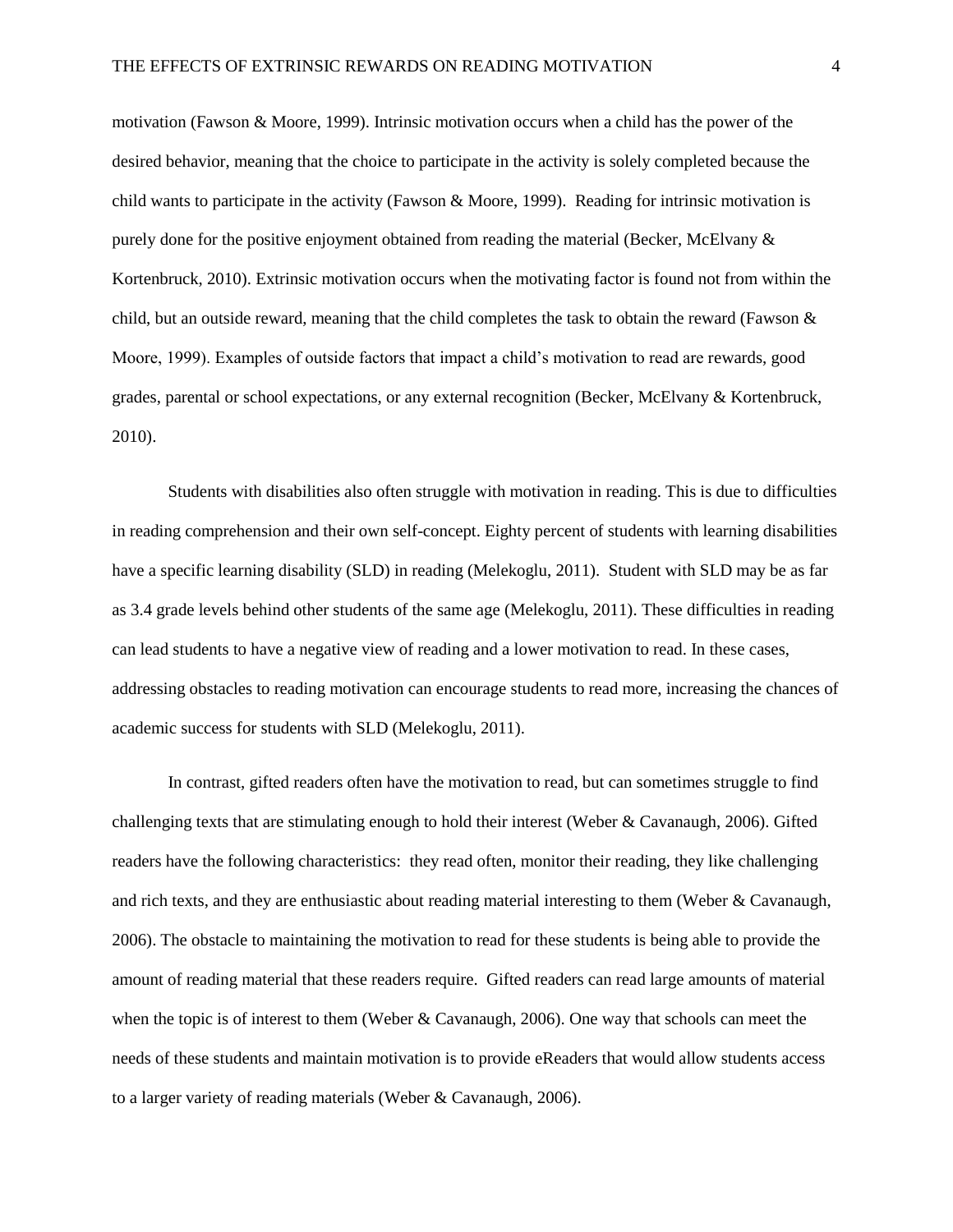The main positive effect of reading incentive programs is that students are motivated to engage in reading (Pavonetti, Brimmer, & Cipielewski, 2002). "In a reanalysis of NAEP data, it was found that children's reading motivation was the strongest predictor of their subsequent reading comprehension in 10<sup>th</sup> grade after controlling for reading achievement in  $8<sup>th</sup>$  grade" (Guthrie et al, 2006, p. 92). This factor is important because research has shown that students who engage in reading have higher reading comprehension and do better on standardized tests (Pavonetti, Brimmer, & Cipielewski, 2002). By participating in a reading program, students are engaging in reading, which in turn helps a student to hone his or her reading skills. This fact will increase the probability that students will see reading in a positive manner, thus becoming lifelong readers (Pavonetti, Brimmer, & Cipielewski, 2002). Another positive aspect of reading incentive programs is the ability for schools to have a record that students are engaging in the reading standards set forth in state curriculums. In the English Language Arts and Reading Georgia Performance Standards (2011), students are required to read twenty five books or a million words per year; in order to accomplish this, students should read twenty minutes per night seven days a week.

There are some negative ramifications from the implementation of reading incentive programs. When a reward is attached to an activity, it can make the activity seem as though it is unimportant enough to do on its own, without a reward. In providing an extrinsic reward, the value of the act of reading for enjoyment is tainted, thus leading to decreased motivation to read (Carter, 1996). The motivation to participate in the programs is not necessarily due to the enjoyment of reading a good book, but more likely the extrinsic reward that is provided when a certain goal has been obtained. Another issue with technology based reading incentive programs is the lack of student choice. Students are limited to books that have quizzes and books that fall within the reading level of the student (Pavonetti, Brimmer, & Cipielewski, 2002). The choice of what to read is dictated not by interest but by point value. This loss of autonomy in book choice can have a negative impact on a student's motivation to read. Children do not learn the needed skill of making their own literary choices. There are also implications for the collection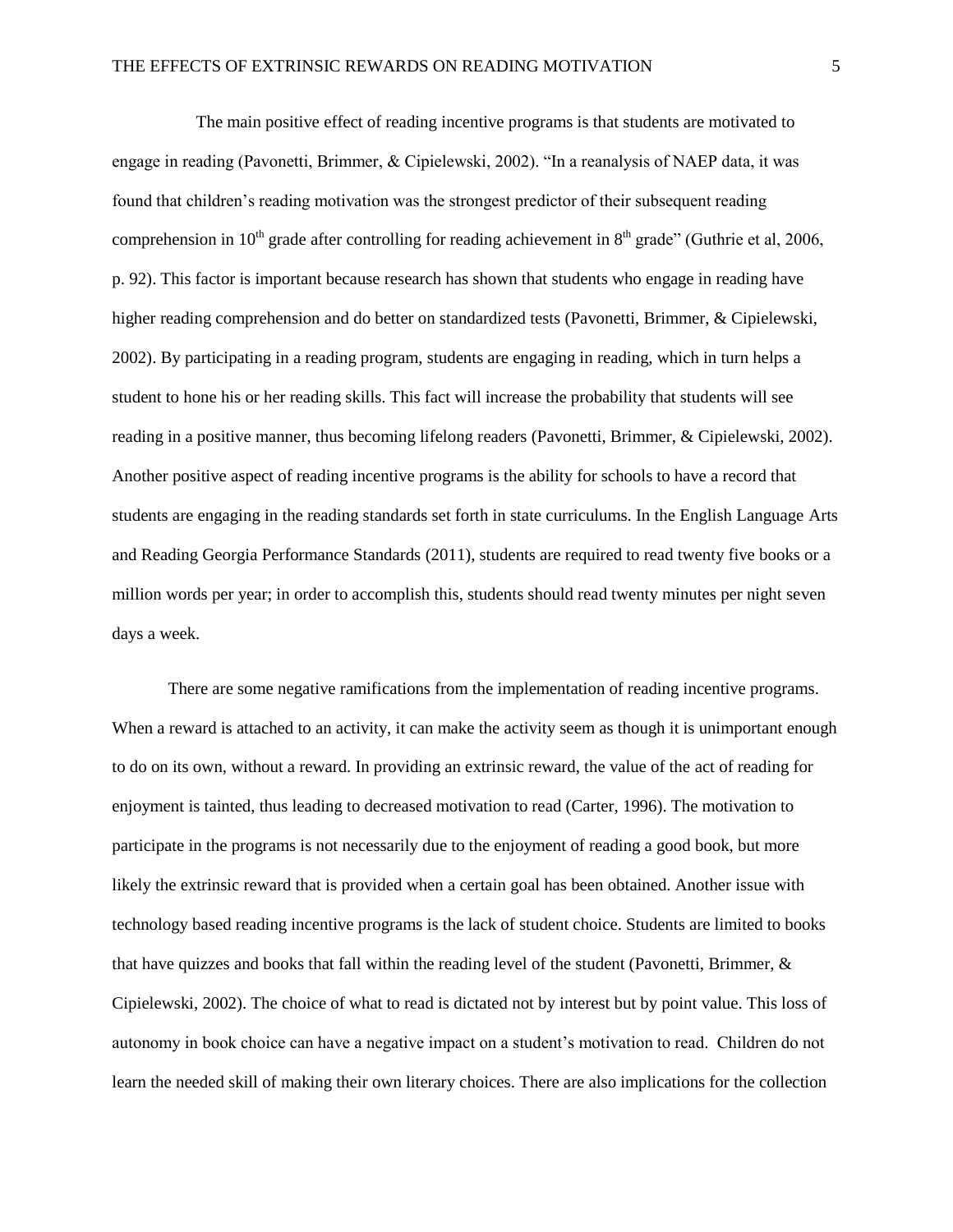development of the library and the books that are made available to students. Instead of choosing books that are relevant to students, books are sometimes chosen based on the availability of quizzes (Carter, 1996).

There is much discussion about the value of using rewards to elicit motivation. In fact, there are two schools of thought, the first being that extrinsic motivation with rewards that are not related to reading, will actually decrease motivation to read. According to Kohn (1994) "at least two dozen studies have shown that people expecting to receive a reward for completing a task (or for doing it successfully) simply do not perform as well as those who expect nothing" (p. 2). Other studies suggest that the extrinsic reward has lasting effects and motivation decreases continue even after the reward had been discontinued (McQuillan, 1997). The other school of thought is that rewards that are related to the desired behavior, reading, will not decrease motivation to participate in the activity. In a study completed by Marinak and Gambrell (2008), the motivation to read did not decline when extrinsic rewards were books or in some way related to reading. Even so, if the reward was not tied to reading, the reward could lead to less intrinsic motivation to read. In fact, the reward given could actually be more harmful to motivation than no reward at all (Marinak & Gambrell, 2008).

McQuillan (1997) wrote a comprehensive statistical overview of ten reading incentive programs. The research can be broken up into two parts; those which show positive effects for incentives and those that do not. Of the five programs that showed the positive effects of incentives, the extrinsic rewards were parental acknowledgement, and reading related rewards, like books, read alouds, or sustained silent reading time. In these five programs, reading incentives did mean higher reading scores. Due to the fact that the incentives themselves, read alouds and sustained reading time, cause an increase in reading scores it is difficult to know which factor is responsible for the increase in reading scores, the incentive or the implementation of the program. . The rewards themselves could mean the increase in achievement, thus making the correlation between the reward and the improvement in reading scores inconclusive. The other five programs were three to five months long and showed negative results, lower or the same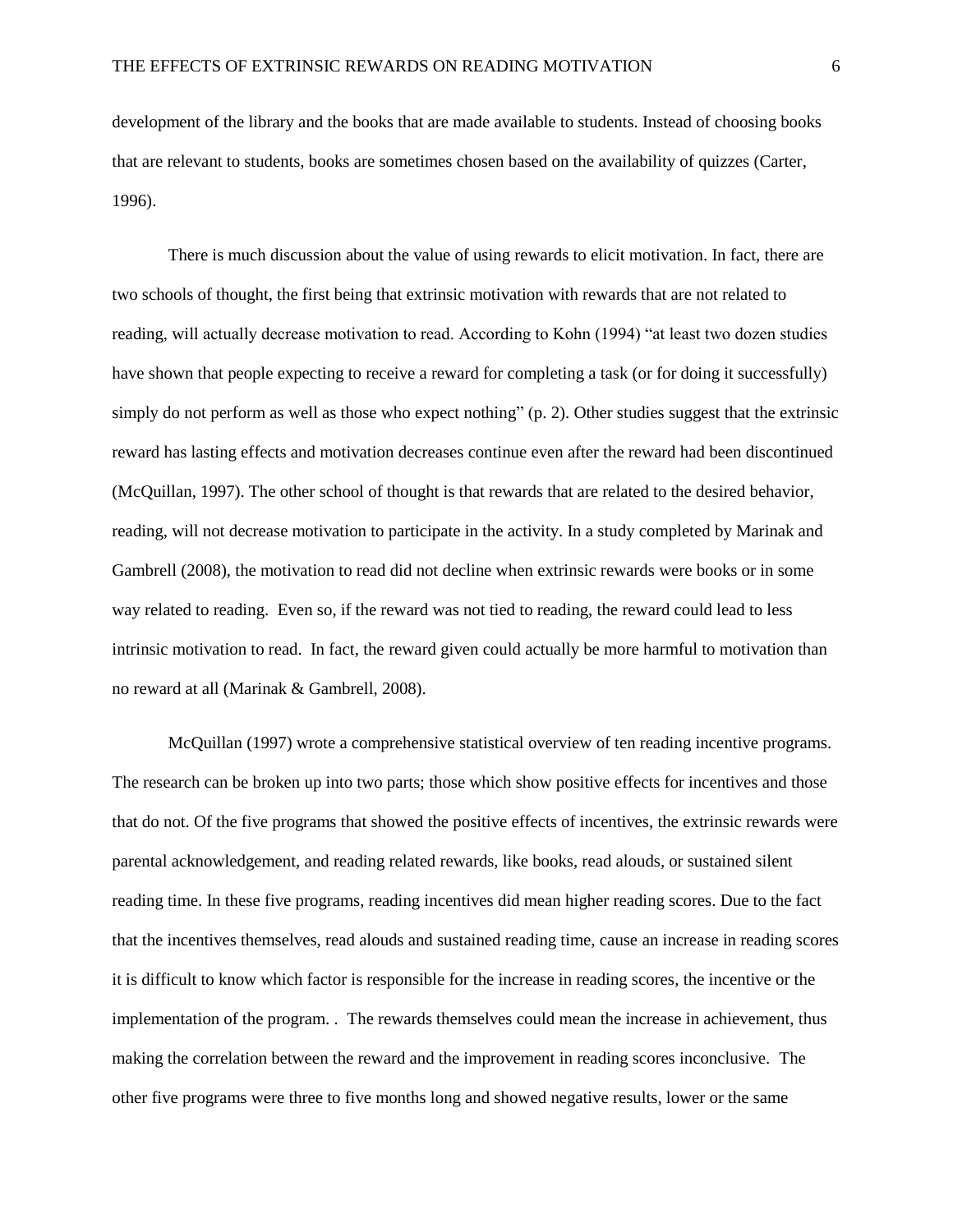reading scores, when students were rewarded for reading. The rewards given in these programs were not related to reading; instead they consisted of fast food coupons and certificates. These programs showed a negative impact.

In order to understand the ramifications of reading incentive programs, more research must be done to understand the impact of these reading programs on the culture of reading within a school. To gain the ability to effectively engage students an environment of reading must exist within the school in which a community of readers discuss books and demonstrate positive reading habits. Several studies have shown that when students have access to books and a more comfortable place to read, then the practice of reading increases (McQuillan, 1997). This aspect leads to implications for the environment that is created within the constraints of the media center and the results that occur from those changes. Further, more research must be conducted to fully understand the consequence of rewards in reading incentive programs. The decision of the program to offer rewards as well as the type of incentive has been shown to impact the motivation of students to read. The implication from this facet of the incentive program is directly conducive to the success of the program. Throughout this literature review the following issues have been discussed: the importance of literacy education, motivation, factors that influence reading, reading incentive programs (both technology and non-electronic), and the effects of these programs on students reading habits. In the review of the current research on these topics, additional studies can be made in these aspects of reading research to advance the different ways in which students can be motivated to read. This aspect of literacy education is essential to reading achievement, thus preparing students for the  $21<sup>st</sup>$  century.

The purpose of the present study is to determine the positive or negative impact of extrinsic rewards on the motivation and reading attitude of middle school students. Further, this study examined the impact of the type of reward and its relation to reading, on reading motivation, attitude, and participation in the program. The research study will focus on answering the following research questions: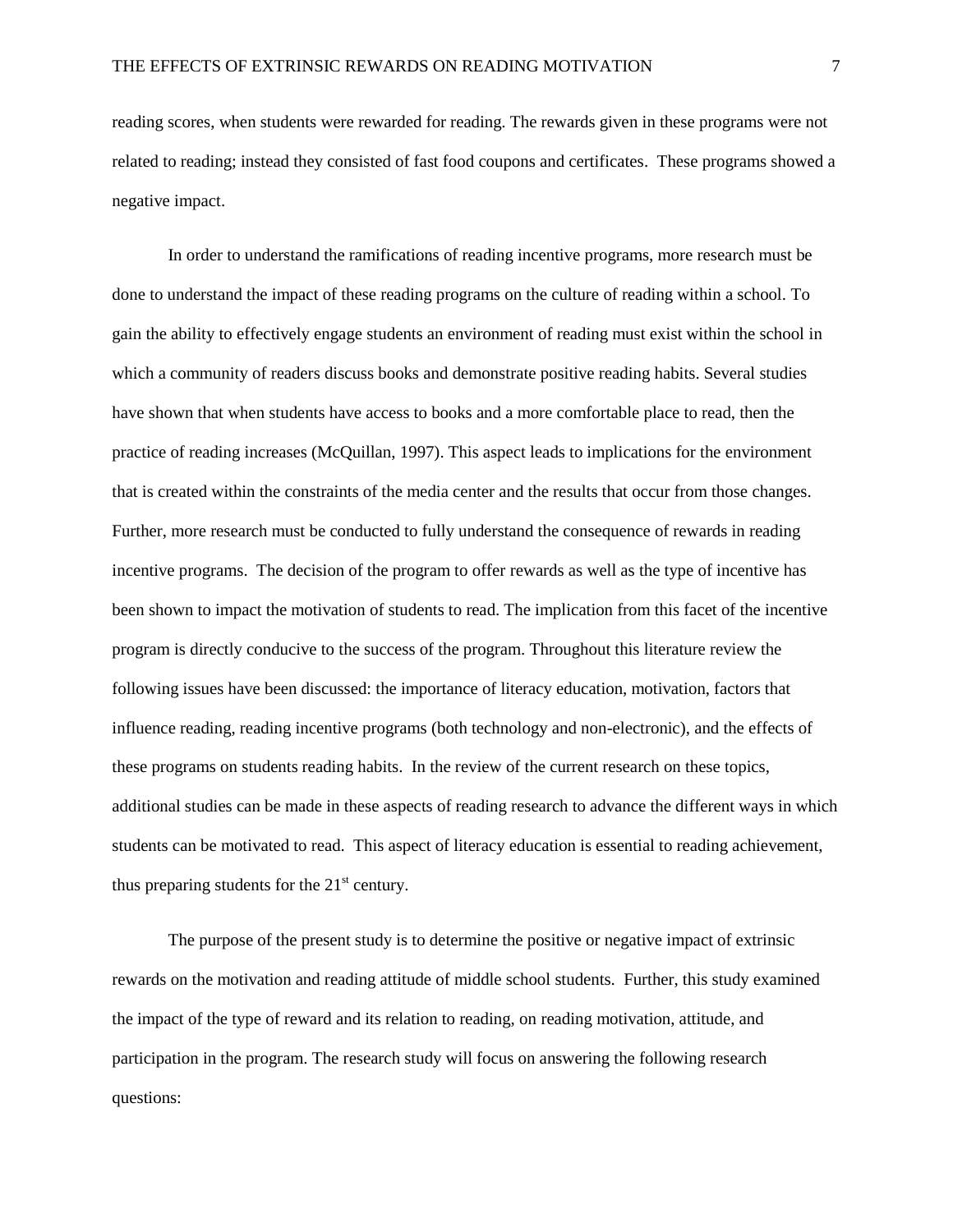Is there a difference in academic reading attitude, recreational reading attitude, reading self-concept, reading value and the number of pages read between students provided

with reading-related rewards and students provided with non-reading related rewards?

### Method

## *Participants*

Participants in this study consists of 55 sixth grade students, see table 1, in two separate language arts classes taught by the same teacher. The research study took place in a middle school in eastern Georgia. The age range of the participants was 11 to 12 years old. Learner characteristics include wide range of academic abilities; gifted, special education, and average abilities. In each class there are students with a Specific Learning Disability (SLD) in reading. Additionally, there was approximately an even distribution of male and female students. The participants include Caucasian, African American, and Hispanic ethnicities.

#### Table 1 *Participants*

|                  | Gender    | <b>Ethnicity</b>       | <b>Other Factors for</b> |  |
|------------------|-----------|------------------------|--------------------------|--|
|                  |           |                        | <b>Learner Analysis</b>  |  |
| <b>Class One</b> | 13 Male   | Caucasian 83.3%        | 5 Gifted Students        |  |
| (26 students)    | 13 Female | African American 3.3%  | 2 Special Needs Students |  |
|                  |           | Other 13.3%            | <b>SLD</b> Reading       |  |
| <b>Class Two</b> | 15 Male   | Caucasian 72.4%        | 6 Gifted Students        |  |
| (29 students)    | 14 Female | African American 10.3% | 4 Special Needs Students |  |
|                  |           | Hispanic 6.9%          | <b>SLD</b> Reading       |  |
|                  |           | Other 6.9%             |                          |  |
|                  |           |                        |                          |  |

*Materials*

The students' reading attitude was determined at the beginning of the research study using the motivational scale, Elementary Reading Attitude Scale (ERAS) developed by McKenna and Kear (1990). Using a pictorial format with the cartoon character Garfield, students are able to accurately depict their attitude towards academic related reading as well as recreational related reading. In scoring the surveys,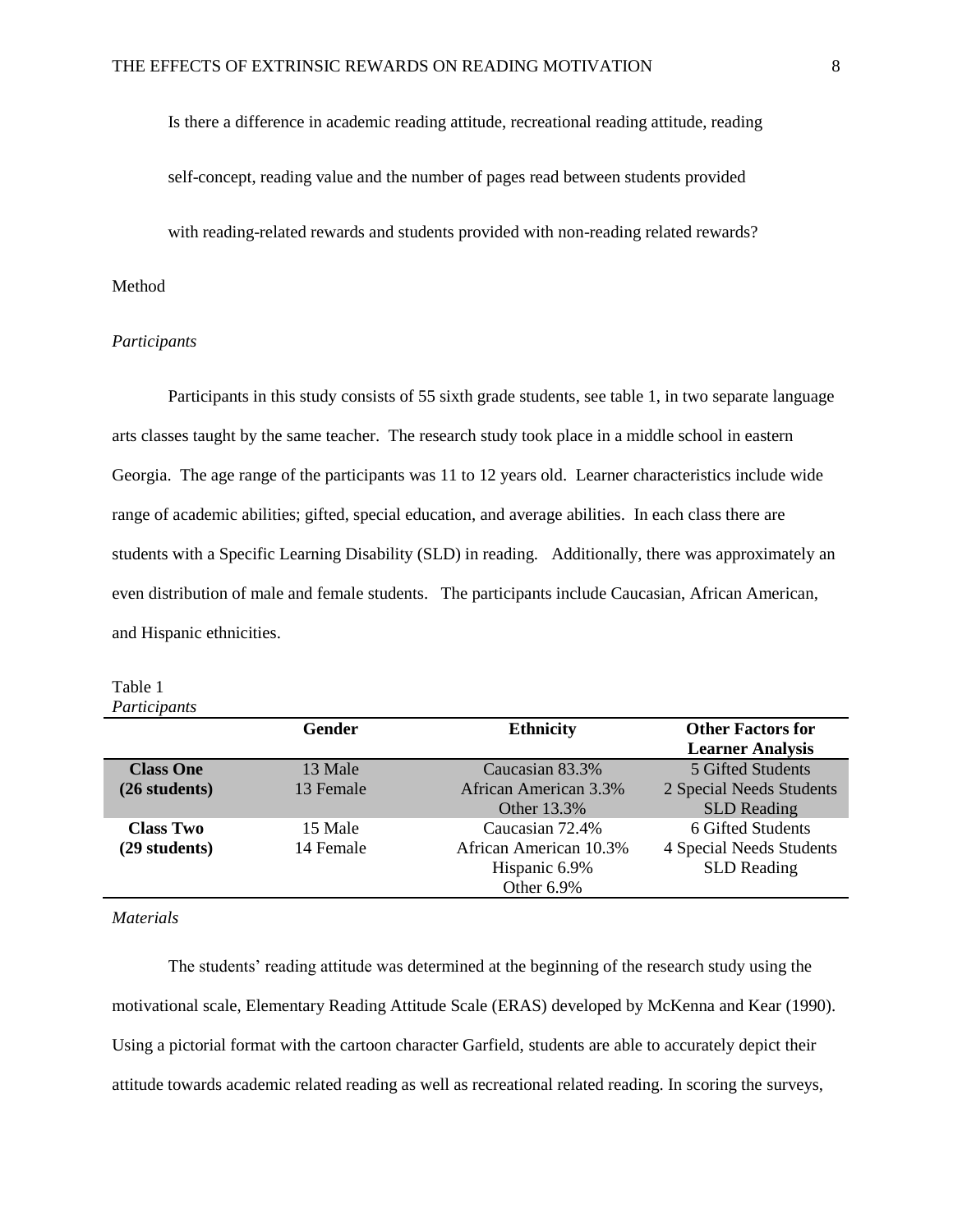the researcher was able to utilize the academic, recreational and overall results as a gauge of attitude towards reading. The estimates for reliability and validity came from the national testing. To ensure the reliability of the survey, Cronbach's alpha was used to calculate the subscales and composite scores. The coefficients ranged from .74 to .89 (McKenna & Lear, 1990). In addition to measure the motivation of middle school readers, the Adolescent Motivation to Read Profile (AMRP) reading survey (Pitcher, et al., 2007), was administered at the beginning of the research period. The AMRP focuses on the self-concept of the reader as well as the view towards the value of reading. The multiple choice questions in the survey provide a raw score for the student's self-concept as a reader and the value placed on reading. The survey was developed from another survey, the Motivation to Read Assessment (Gambrell, Palmer, Codling, & Mazzoni, 1996), and was administered by eleven researchers at eight different sites nationwide to 384 adolescents (Pitcher, et al., 2007). The reliability for the AMRP comes from the original survey and consists of Cronbach's alpha statistic calculation, revealing a moderately high reliability for both third grade (.70) and fifth grade (.76) (Gambrell, Palmer, Codling, & Mazzoni, 1996). In order to accurately keep track of the amount of pages read by students, each class kept a weekly reading log, Appendix A. The daily rewards were distributed to students by showing their weekly reading logs and allowing the teacher sign off on the daily reward distribution.

#### *Procedures*

The research study began with both English Language Arts classes taking the pre assessment surveys to measure reading motivation and attitude. After completing the surveys, the two classes began a reading incentive program with different rewards. The rewards and page goals were derived based on discussions with the Language Arts teacher and the fact that reading achievement and performance is based on students' reading for at least one hour per day (Bottoms, 2003). One class received rewards related to reading and for the other class the rewards were not related to reading. During the six week time period, students in both classes completed the reading logs as a way to measure student participation and the reward provided. Rewards were provided to students individually based on the amount he or she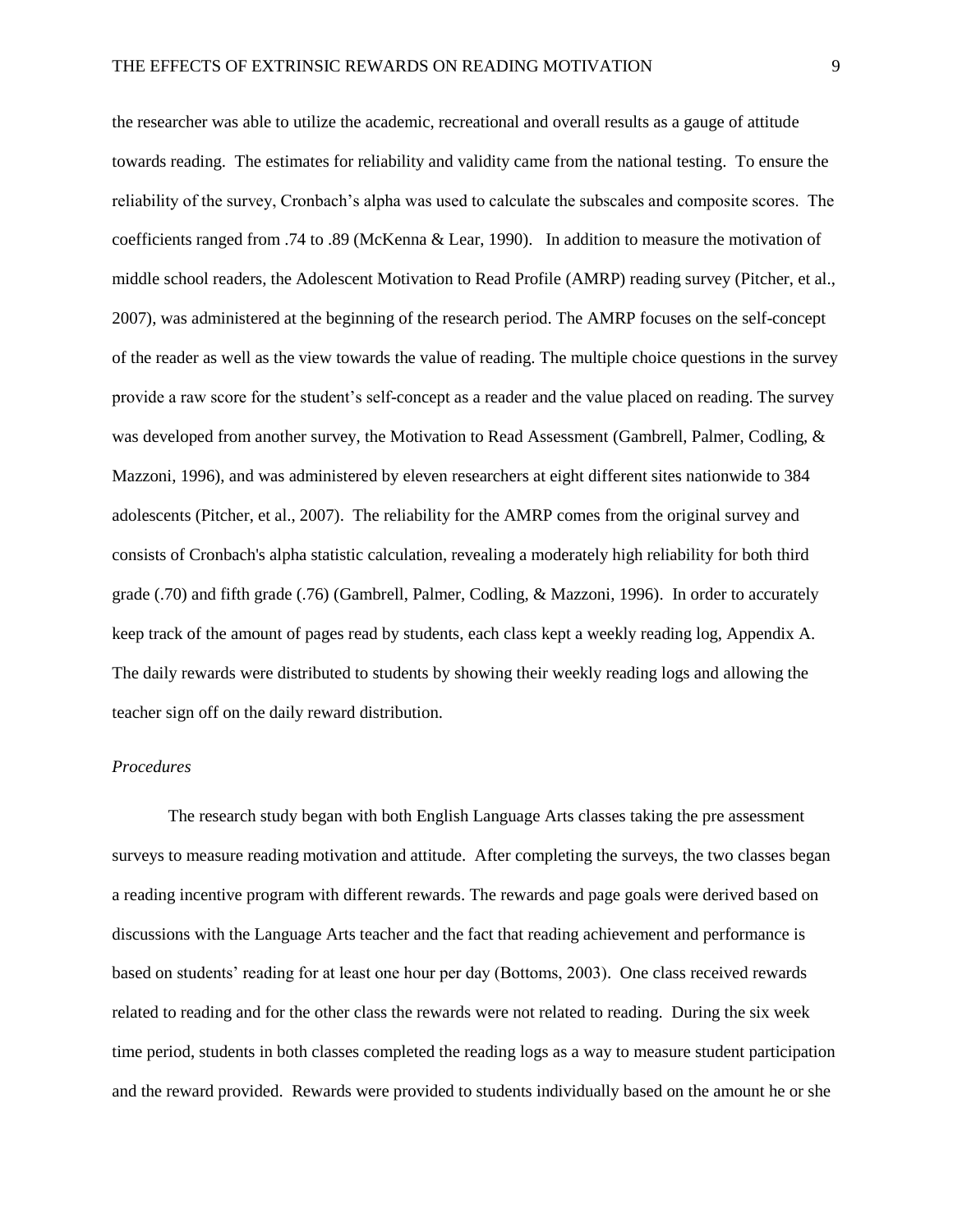read. Any type of book counted towards reading participation. Examples of the rewards that were related to reading are bookmarks or reading books, reading lunch in the Media Center, and the ability to star in a READ poster. These posters are specifically created using Adobe Photoshop and various backgrounds. Students are shown with their favorite reading books and the posters promote reading around the school. Examples of the non-reading related rewards are candy, free sit passes at lunch, or breakfast sandwiches one morning. Free sit passes allow students to sit at any table during lunch rather than with his or her class. There were no limitations on the type of book that could be read in order to gain a reward. The reward was based on the number of pages read overall during the six week period, see Table 2. Students completed the reading log on the honor system. The Language Arts teacher controlled the distribution of the daily rewards during the class period. At the conclusion of the study, the rewards were switched for each class. This aspect of the study served to lessen the treatment rivalry between the two groups of students.

#### Table 2

# *Program Rewards*

| 110xrum newurus |                               |                                                              |                                      |                                                                  |
|-----------------|-------------------------------|--------------------------------------------------------------|--------------------------------------|------------------------------------------------------------------|
| Reward Time     | Non-Reading                   | Number of pages                                              | <b>Reading Related</b>               | Number of pages                                                  |
| Frame           | <b>Related Reward</b>         |                                                              | Reward                               |                                                                  |
| Daily           | Candy                         | Every 25 pages                                               | Bookmark/Reading<br>book             | Every 25 pages                                                   |
| Weekly          | Ten minute free<br>time break | Total of 175 pages<br>for the week                           | Ten minute reading<br>time           | Total of 175 pages<br>for the week                               |
| Weekly          | Free sit passes at<br>lunch   | Total of 350 pages<br>for the week                           | Reading Lunch in<br>the Media Center | Total of 350 pages<br>for the week                               |
| End of program  | <b>Morning Breakfast</b>      | Total of more than<br>$2,000$ pages six<br>week accumulation | <b>Reading Poster</b>                | Total of more than<br>$2,000$ pages six<br>weeks<br>accumulation |

# *Data Analysis*

The data consisted of scores from two surveys, both the ERAS and AMRP, completed by both classes at the beginning and conclusion of the research time frame and the number of pages read by students. In order to understand the relationship between the variables in the study, reading motivation and rewards, the ANCOVA statistical analysis was conducted. The ANCOVA statistical analysis was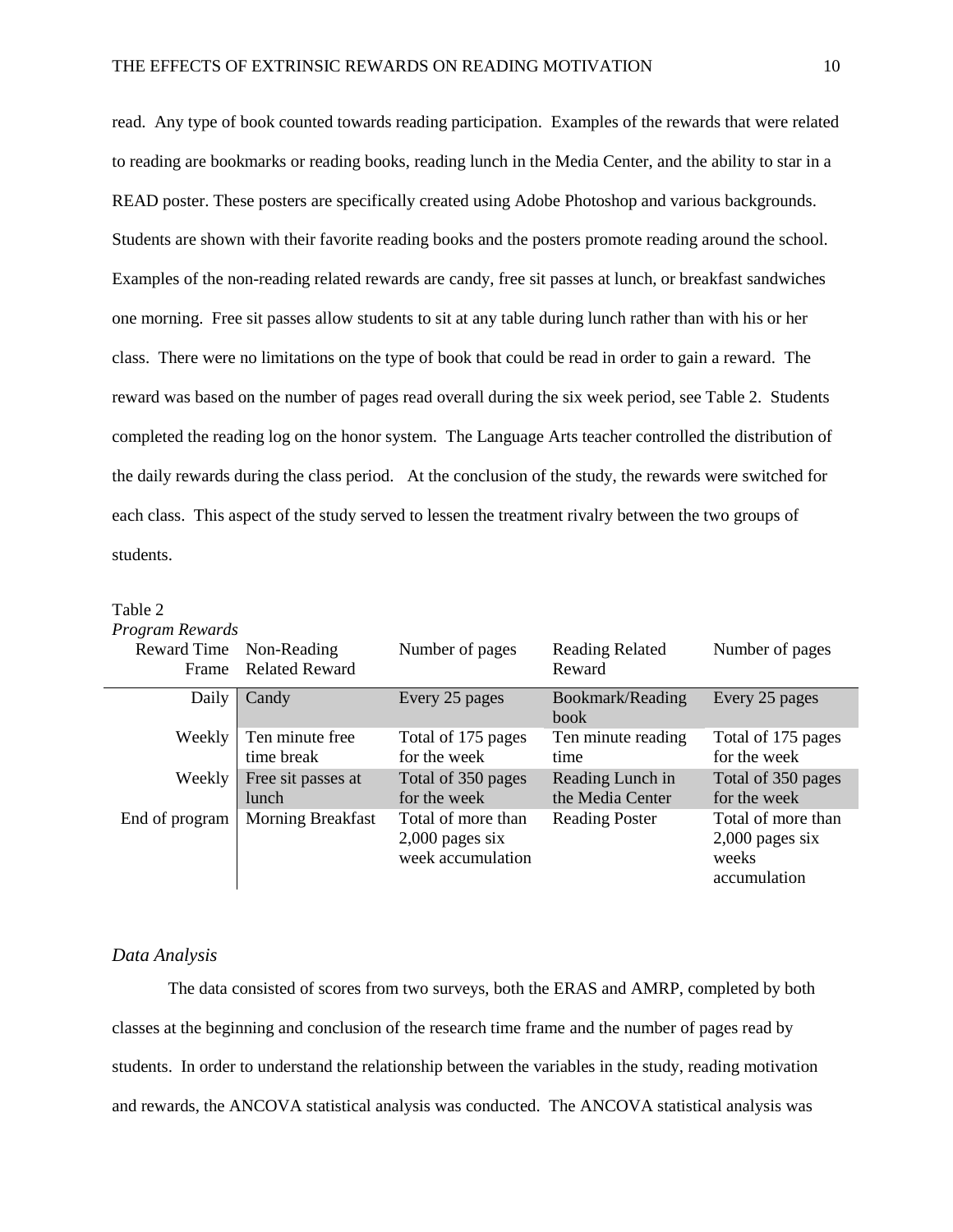also used to compare the difference in reading attitudes amidst these treatments in the proposed study. Likewise, the ANCOVA also was used to compare the differences in reading motivation during the study. The scores assessed using pretest scores and the analysis determined possible group differences.

# *Results*

Within the pretest ERAS survey, the score range is 10-40, the range of scores combined is 20-80. Class one has mean scores for recreational and academic reading which are slightly lower than that of the norm mean of 27.9 for recreational reading and 24.7 for academic reading. For class two on the ERAS, the recreational reading score is slightly higher than that of the norm mean of 27.9 and is lower than the norm of 24.7 for academic reading. Table 3 is an overview of pre and post treatment data for each subscale tested with the ERAS and the AMRP.

| Pre and Post Treatment Data                                       |                             |                            |                            |                              |                       |                   |                    |                    |
|-------------------------------------------------------------------|-----------------------------|----------------------------|----------------------------|------------------------------|-----------------------|-------------------|--------------------|--------------------|
|                                                                   | <b>Recreational Reading</b> |                            | Academic Reading           |                              | Self-Concept as a     |                   | Value of Reading   |                    |
|                                                                   |                             |                            |                            |                              |                       | reader            |                    |                    |
|                                                                   | Pretest                     | Posttest                   | Pretest                    | Posttest                     | Pretest               | <b>Posttest</b>   | Pretest            | Posttest           |
| Class<br><b>One</b><br>Reading<br>Related<br>Rewards<br>$N = 29$  | $M = 23.34$<br>$SD = 7.25$  | $M = 24.76$<br>$SD = 7.45$ | $M = 22.55$<br>$SD = 6.1$  | $M = 23.1$<br>$SD =$<br>5.95 | 74.6%<br>$SD=$<br>5.2 | 85%<br>$SD = 3.4$ | 63.4%<br>$SD=7.9$  | 74.12%<br>$SD=6.5$ |
| Class<br>Two<br>$Non-$<br>Reading<br>Related<br>Rewards<br>$N=26$ | $M = 28.5$<br>$SD = 8.28$   | $M = 28.5$<br>$SD = 8.7$   | $M = 23.04$<br>$SD = 7.82$ | $M = 22.7$<br>$SD =$<br>7.73 | 78%<br>$SD=6.2$       | 76%<br>$SD = 5.2$ | 65.75%<br>$SD=6.1$ | 69%<br>$SD=6.4$    |

Table 3

As a part of the post treatment survey data, the mean scores for class one are also slightly lower than that of the norm mean of 27.9 for recreational reading and 24.7 for academic reading, but are higher than that of the pretreatment data. In class two, the recreational reading score is slightly higher than that of the norm mean of 27.9 and is lower than the norm of 24.7 for academic reading. The ANCOVA results are listed in Table 4.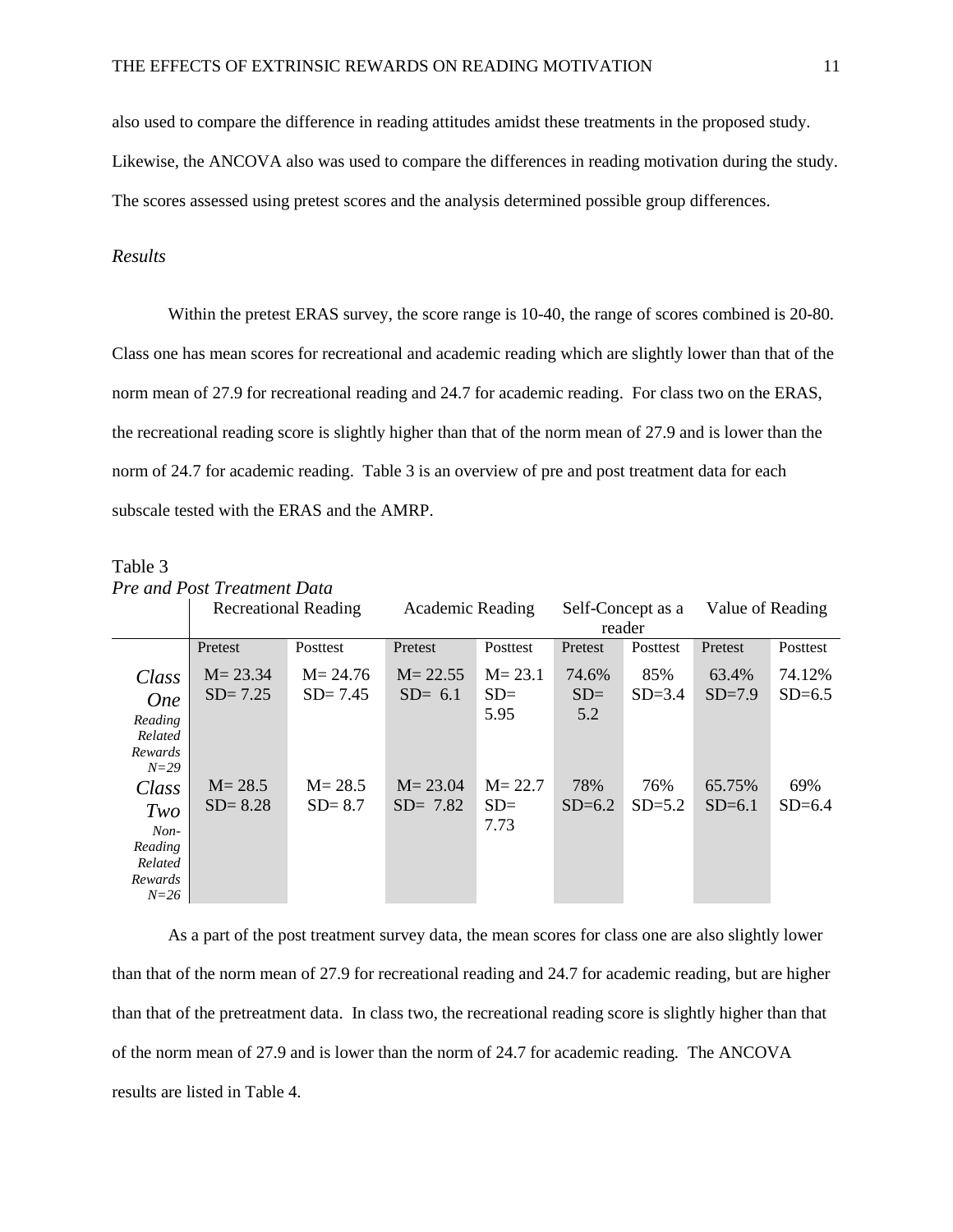| ANCOVA Results                           |                                              |                |             |         |      |  |
|------------------------------------------|----------------------------------------------|----------------|-------------|---------|------|--|
| Dependent Variable: Recreational Reading |                                              |                |             |         |      |  |
| Source                                   | Type III Sum of Squares                      | Df             | Mean Square | F       | Sig. |  |
| <b>Corrected Model</b>                   | 3193.398 <sup>ª</sup>                        | $\overline{c}$ | 1596.699    | 187.715 | .000 |  |
| Intercept                                | 9.363                                        | $\mathbf{1}$   | 9.363       | 1.101   | .299 |  |
| RecPre                                   | 3001.499                                     | 1              | 3001.499    | 352.869 | .000 |  |
| Gp                                       | 19.625                                       | $\mathbf{1}$   | 19.625      | 2.307   | .135 |  |
| Error                                    | 442.311                                      | 52             | 8.506       |         |      |  |
| Total                                    | 42339.000                                    | 55             |             |         |      |  |
| Corrected Total                          | 3635.709                                     | 54             |             |         |      |  |
| Dependent Variable: Academic Reading     |                                              |                |             |         |      |  |
| Source                                   | Type III Sum of Squares                      | df             | Mean Square | F       | Sig. |  |
| <b>Corrected Model</b>                   | 2335.141 <sup>a</sup>                        | $\overline{2}$ | 1167.570    | 401.002 | .000 |  |
| Intercept                                | 6.230                                        | 1              | 6.230       | 2.140   | .150 |  |
| AcadPre                                  | 2332.823                                     | $\mathbf{1}$   | 2332.823    | 801.209 | .000 |  |
| Gp                                       | 10.484                                       | 1              | 10.484      | 3.601   | .063 |  |
| Error                                    | 151.405                                      | 52             | 2.912       |         |      |  |
| Total                                    | 31352.000                                    | 55             |             |         |      |  |
| <b>Corrected Total</b>                   | 2486.545                                     | 54             |             |         |      |  |
|                                          | Dependent Variable: Self-Concept as a Reader |                |             |         |      |  |
| Source                                   | Type III Sum of Squares                      | df             | Mean Square | F       | Sig. |  |
| <b>Corrected Model</b>                   | 1004.203 <sup>a</sup>                        | 2              | 502.102     | 120.523 | .000 |  |
| Intercept                                | 223.441                                      | $\mathbf{1}$   | 223.441     | 53.634  | .000 |  |
| <b>SCPre</b>                             | 839.055                                      | 1              | 839.055     | 201.404 | .000 |  |
| Gp                                       | 89.947                                       | 1              | 89.947      | 21.591  | .000 |  |
| Error                                    | 216.633                                      | 52             | 4.166       |         |      |  |
| Total                                    | 57733.000                                    | 55             |             |         |      |  |
| <b>Corrected Total</b>                   | 1220.836                                     | 54             |             |         |      |  |
| Dependent Variable: Value of Reading     |                                              |                |             |         |      |  |
| Source                                   | Type III Sum of Squares                      | df             | Mean Square | F       | Sig. |  |
| <b>Corrected Model</b>                   | 1772.204 <sup>a</sup>                        | $\overline{2}$ | 886.102     | 89.471  | .000 |  |
| Intercept                                | 224.602                                      | 1              | 224.602     | 22.678  | .000 |  |
| ValPre                                   | 1713.370                                     | $\mathbf{1}$   | 1713.370    | 173.002 | .000 |  |
| Gp                                       | 21.792                                       | 1              | 21.792      | 2.200   | .144 |  |
| Error                                    | 514.996                                      | 52             | 9.904       |         |      |  |
| Total                                    | 47275.000                                    | 55             |             |         |      |  |
| Corrected Total                          | 2287.200                                     | 54             |             |         |      |  |

# Table 4 *ANCOVA Results*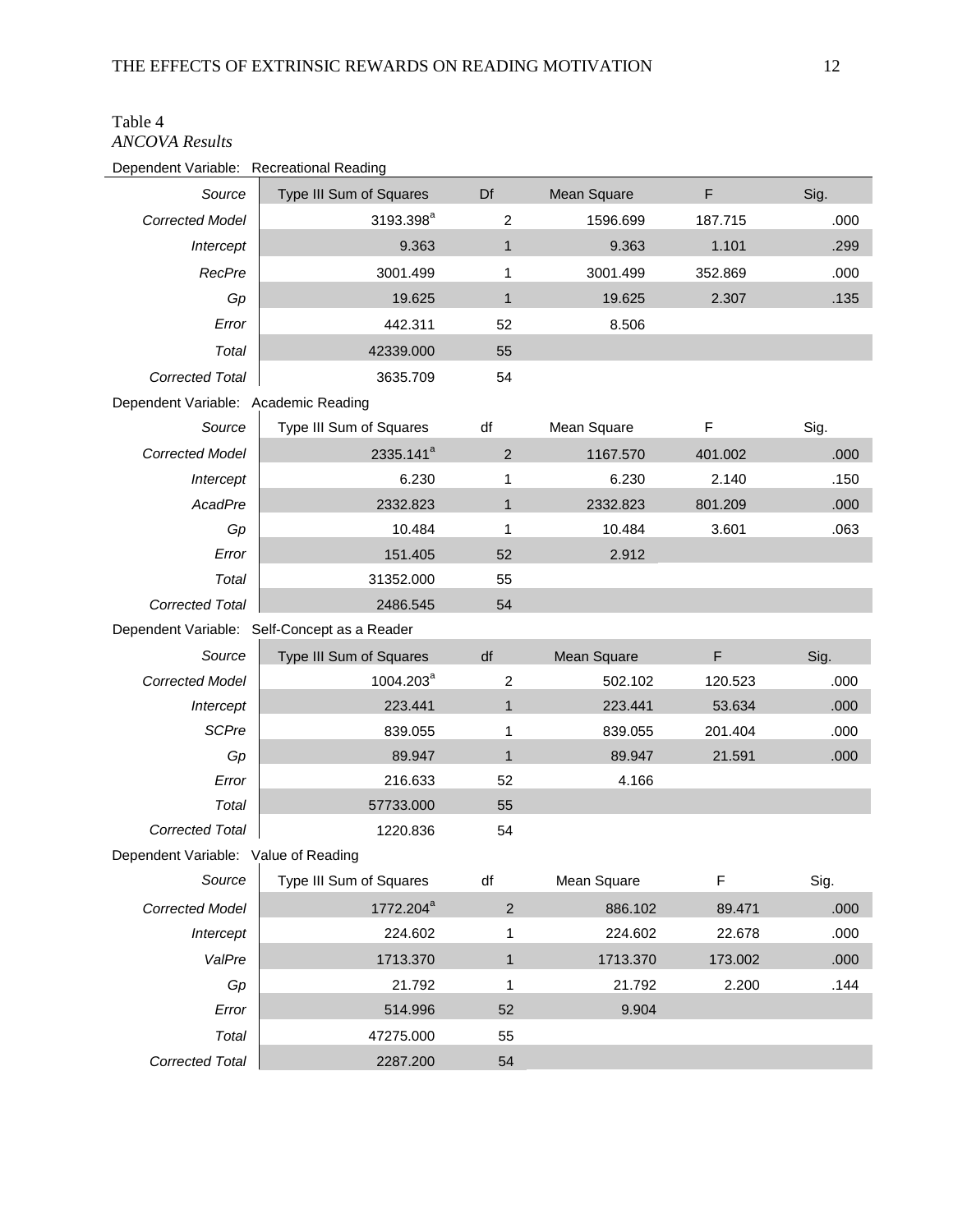As the pretreatment and post treatment data was compared using an ANCOVA statistical analysis, see Table 4, it was found that the some subscales showed statistical significance at  $p<0.05$ . Using the data from the ERAS, the recreational reading subscale did not show any statistical significance at p=0.135, nor did the academic reading subscale at p=.063 between the two reward groups. In analysis of the AMRP data, the self-concept subscale did show substantial statistical significance between the reward groups at  $p=0.00$ , the value of reading subscale did not show any statistical significance at  $p=144$ . These results show that the class that received reading rewards showed a statistical significance increase in the self-concept subscale and no significant increase in the value of reading subscale. Tests for homoscedasticity and homogeneity of regression slopes were not significant, indicating that the assumptions for ANCOVA were not violated.

During the six week treatment, class one received non reading related rewards and class two received reading related rewards. Overall, the reading related rewards group read less than the other rewards group. The reading related rewards group read a total of 2,235 pages over the six week period, while the non-reading related rewards read a total of 5,952 pages. As students realized that the reward was reading related, reading participation in the program would dwindle and as other students realized that the reward was not reading related, more students would participate in the program by reading more pages. A t test of the data, show in table 5, there is a statistically significant difference between the reward groups on number of pages read at  $p<0.001$ . The t test is based on group totals in class one and class two; it is not an individual measure.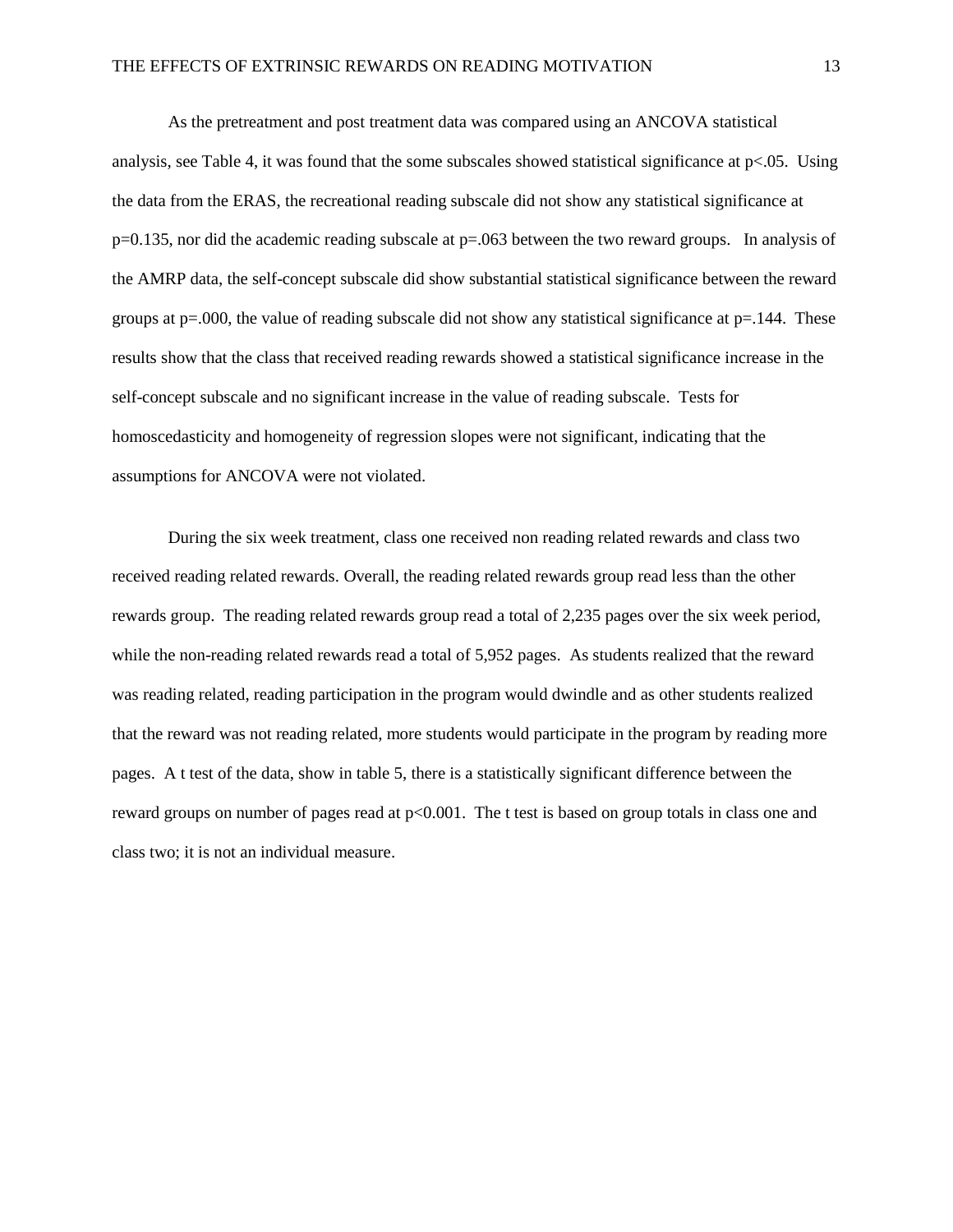| Week of<br>Program                  | <b>Class One:</b><br><b>Reading Related</b><br><b>Rewards</b> | <b>Number of</b><br>students<br>participating | <b>Class Two: Non-</b><br><b>Reading Related</b><br><b>Rewards</b> | <b>Number of</b><br>students<br>participating |
|-------------------------------------|---------------------------------------------------------------|-----------------------------------------------|--------------------------------------------------------------------|-----------------------------------------------|
| $\mathbf{1}$                        | 775                                                           | 6                                             | 726                                                                |                                               |
| $\overline{2}$                      | 589                                                           | 7                                             | 845                                                                | 9                                             |
| $\overline{\mathbf{3}}$             | 412                                                           | 5                                             | 956                                                                | 10                                            |
| 4                                   | 275                                                           | 4                                             | 1050                                                               | 10                                            |
| 5                                   | 125                                                           | 3                                             | 1250                                                               | 11                                            |
| 6                                   | 59                                                            | 2                                             | 1125                                                               | 12                                            |
| <b>Total Pages</b>                  | 2235                                                          |                                               | 5952                                                               |                                               |
| Average                             | 372.5                                                         |                                               | 992                                                                |                                               |
| <b>Standard</b><br><b>Deviation</b> | 275.5                                                         |                                               | 190.4                                                              |                                               |

# Table 5 *Group Participation*

# *Discussion*

As the results are analyzed there is very little difference in the motivation of academic reading and recreational reading in relation to the rewards. The most notable increase found in the study was in the self-concept subscale in both reading and non-reading related rewards groups. Also, with the vast differences in the participation of students within the types of rewards, there was a statistically significant connection between the reward and the participation in the reading program. In conclusion the following results can be found, the non-reading related reward does increase participation in the program, but does not impact the motivation to read, either academically or for recreation. The type of reward does not have an impact on the value of reading but does have significant effect on the self-concept as a reader, more so when the reward is related to reading. As previously mentioned the main goal of a reading incentive program is that students read more (Kohn, 1999). In this study students that received the non-reading related rewards read more than those that did not, thus leading the researcher to believe that this goal was met in this incentive program in that students did in fact read more with the non-reading related rewards. The study did not find that motivation declined with the use of extrinsic rewards; in fact it stayed the same or increased which is in juxtaposition to the research that non-reading related rewards would decrease motivation (Marinak & Gambrell, 2008). The researcher also concludes that students gain a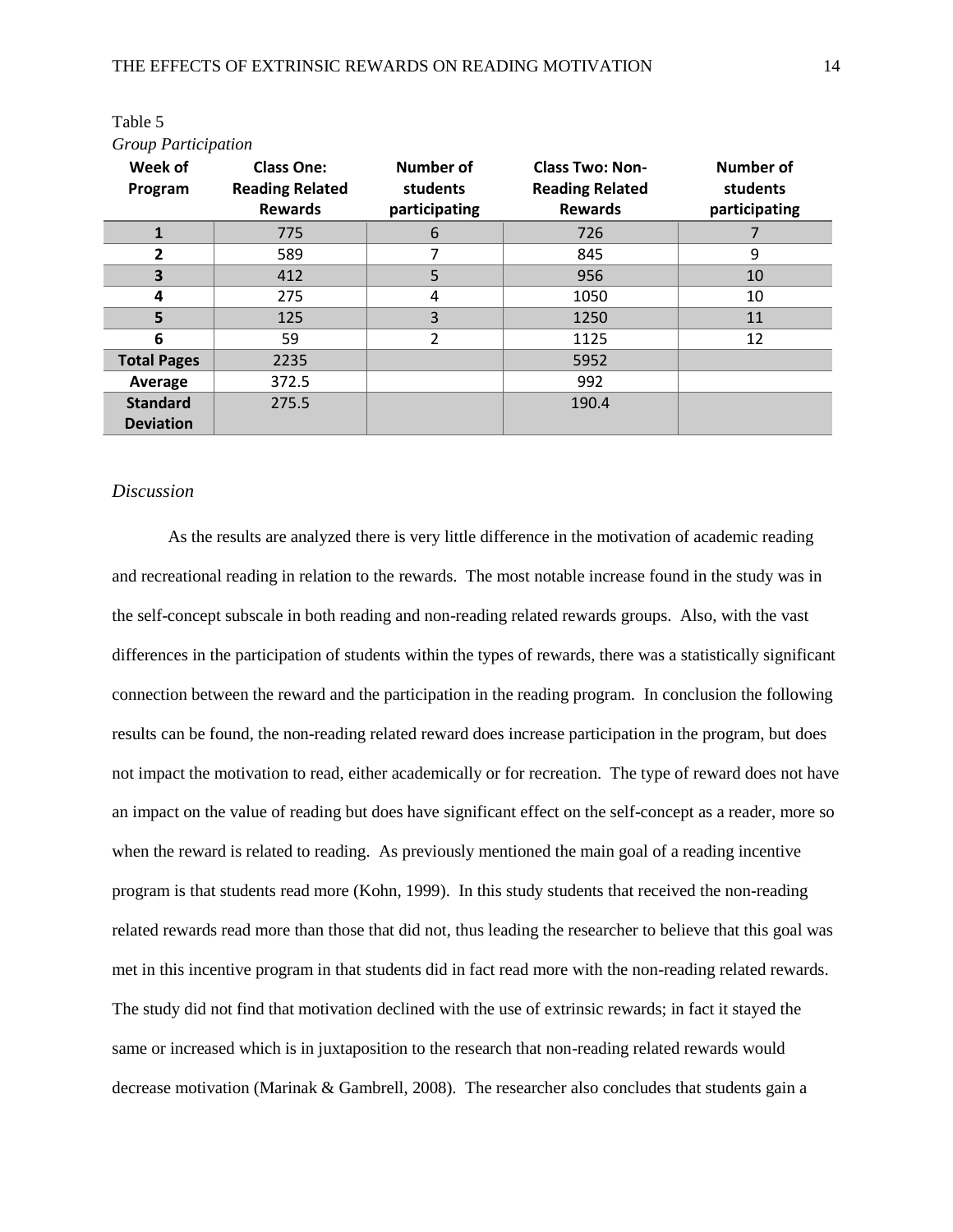greater reading self-concept from the reading rewards issued in the program. This could be due to the relationship that students correlate with the reward and his or her self-concept as a reader. During the program, students were more apt to read and keep track of their progress when the reward was not based in reading. The results of the study could be an anomaly within the reported data, see table 4, due to the fact that the participation in the study was very limited, see table 5.

These conclusions from the data can be used in reading programs in the Media Center and in the Language Arts classroom with the development of a reading incentive program. Specifically, the conclusions from the research study will be used to design and implement a reading incentive program in the researcher's school. This program will consist of a program based on a combination or non-reading related rewards and reading related rewards. The use of reading related rewards are included in an effort to increase the self-concept of students within the reading program, the inclusion of non-reading rewards will be used to increase participation in the program. This program will increase self-concept among students' thus increasing reading achievement and increase participation in the program. The researcher believes that this will occur due to the fact that the view of self-concept engaged by the reader impacts the student's desire to read (Wigfield, 1997), thus increasing participation in the program. In addition, the value placed on reading or any skill being undertaken is also a mitigating factor in the motivation to participate in the activity; the combination of these factors play together to make up a child's motivation to engage in reading (Wigfield, 1997). Research has shown that students who engage in reading have higher reading comprehension and do better on standardized tests (Pavonetti, Brimmer, & Cipielewski, 2002). By participating in a reading program, students are motivated and engaged in reading, which in turn helps a student to hone his or her reading skills.

As limitation to this research study, students had to keep up with the weekly reading log sheet to gain their rewards, it is possible that students may have lost their sheet and thus, did not receive as many rewards. The completion of the reading logs were based on the honor system and there was not a high percentage of participation in each class, see table 5. Logs were turned into the Media Center to gain the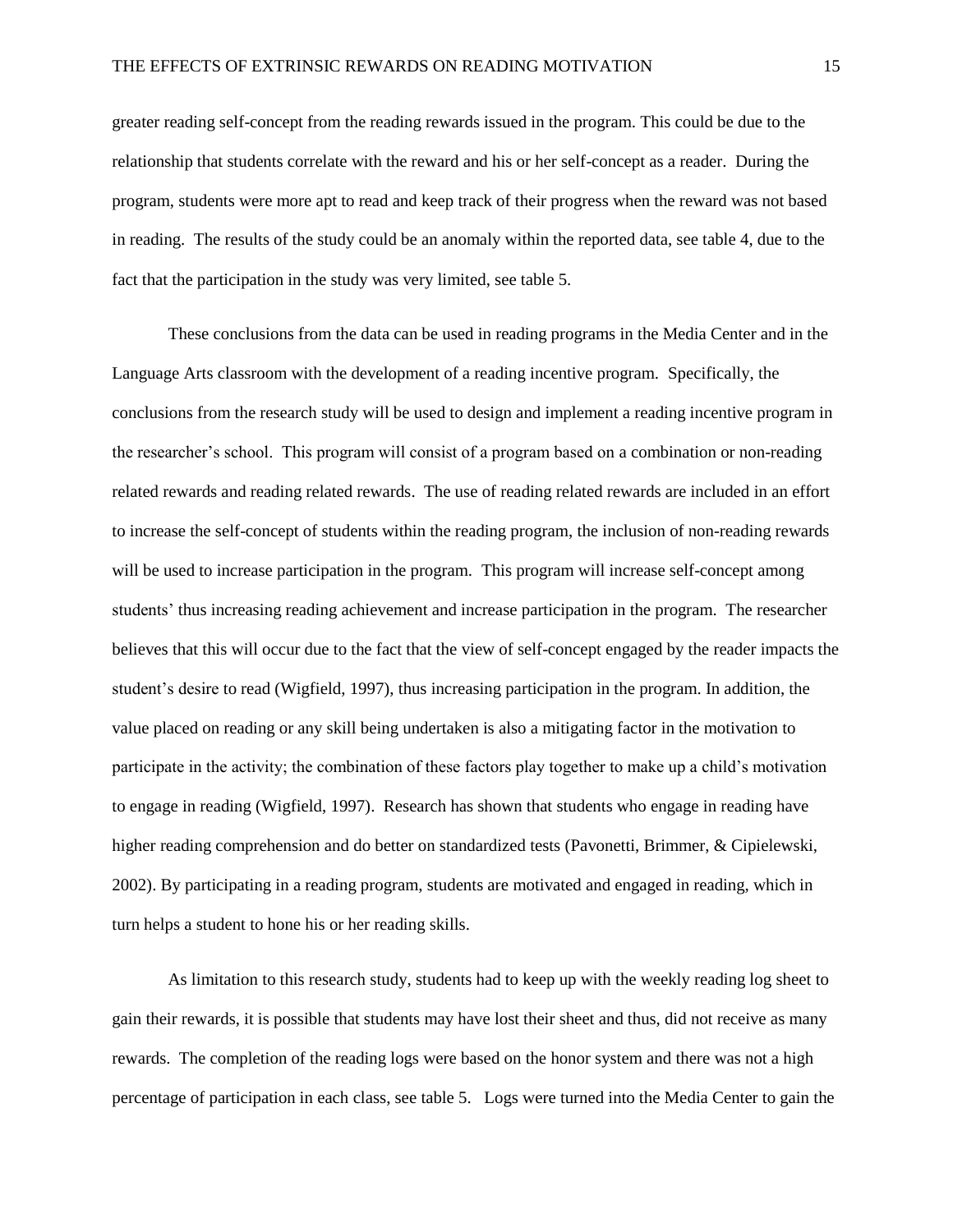weekly rewards. New logs were issued at the beginning of each week. In addition, most students chose the book mark as the daily reading related prize, rather than the reading book. This could have been because the books were older and not as visually pleasing to the eye. This could have affected the outcome of the study, as an implication for further study the impact of newer books as prizes could be explored. Students were also limited in the time frame in which he or she could claim their reward due to the fact that the language arts teacher controlled the dissemination of the daily rewards; this could also have impacted the outcome of the study. As a further consideration of the data, the language arts teacher also began a silent reading opening segment to class that lasted ten minutes. This could have increased participation in the program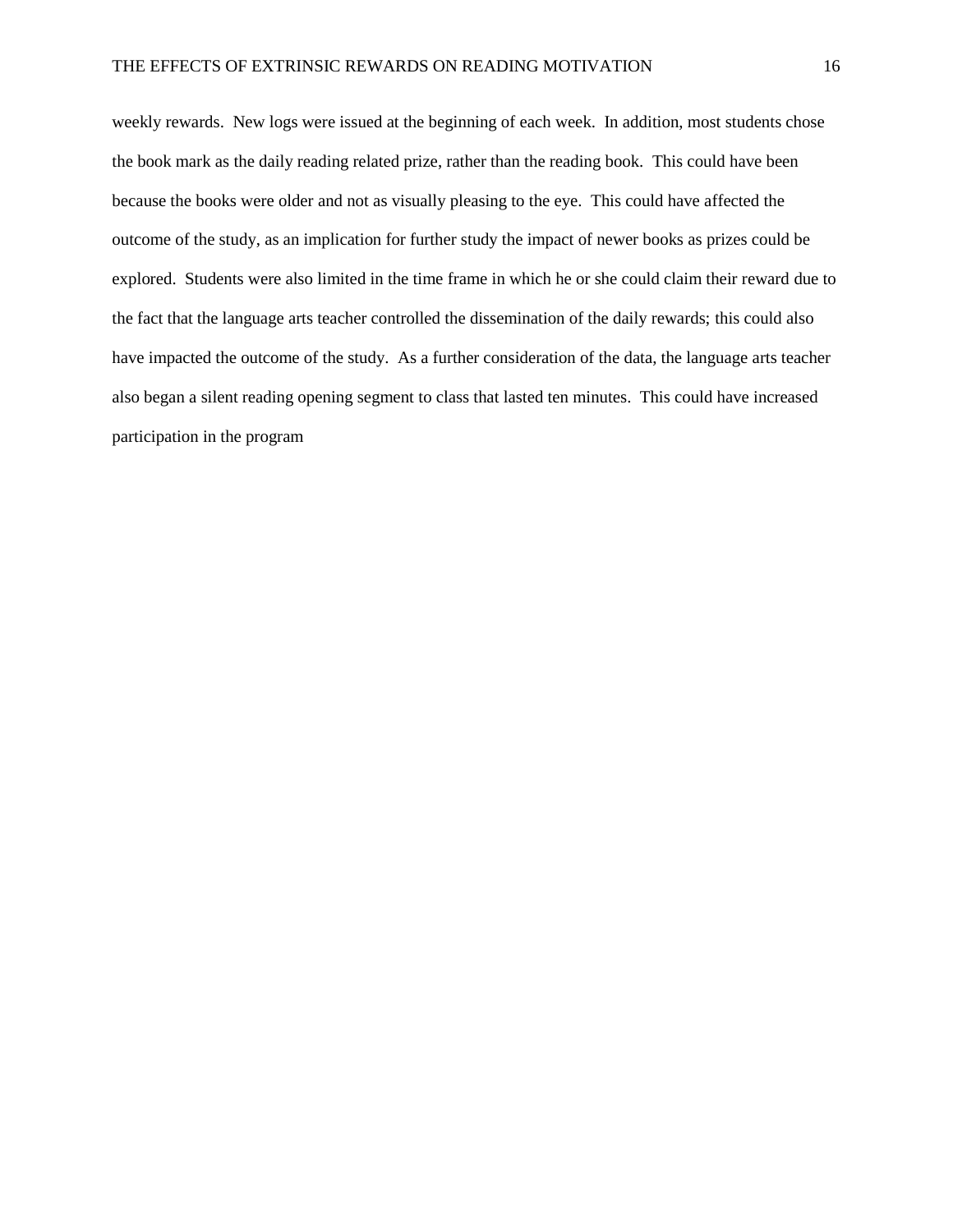#### References

- Bandura, A., (1982). Self-efficacy mechanism in human agency. *American Psychologist*, 37, p. 122-147.
- Becker, M., McElvany, N. & Kortenbruck, M. (2010). Intrinsic and extrinsic reading motivation as predictors of reading literacy: A longitudinal study. *Journal of Educational Psychology*, *102*(4), 773-785.
- Bottoms, G. (2003). Why we need an across-the-curriculum emphasis on literacy. In I. SREB (Ed.), *Literacy Across the Curriculum* (pp. 1-18). Atlanta, Georgia: Southern Regional Education Board.

Carter, B. (1996). Hold the applause! *School Library Journal*, *42*(10), 22.

- English Language Arts and Reading Performance Standards. (2011). Retrieved from Georgia Department of Education website:<http://public.doe.k12.ga.us/index.aspx>
- Fawson, P. C. & Moore, S. A. (1999). Reading incentive programs: Beliefs and practices. *Reading Psychology*, *20*(4), 325-340.
- Gambrell, L. B., Palmer, B. M., Codling, R. M., & Mazzoni, S. A. (1996). Assessing motivation to read. *The Reading Teacher*, *49*(7), 518-533.
- Guthrie, J. T., Hoa, L. W., Wigfield, A., Tonks, S. M. & Perencevich, K. C. (2006). From spark to fire: Can situational reading interest lead to long-term reading motivation? *Reading Research and Instruction*, *45*(2), 91-117.
- Kohn, A. (1994). The risks of rewards. *ERIC Clearinghouse on Elementary and Early Childhood Education*.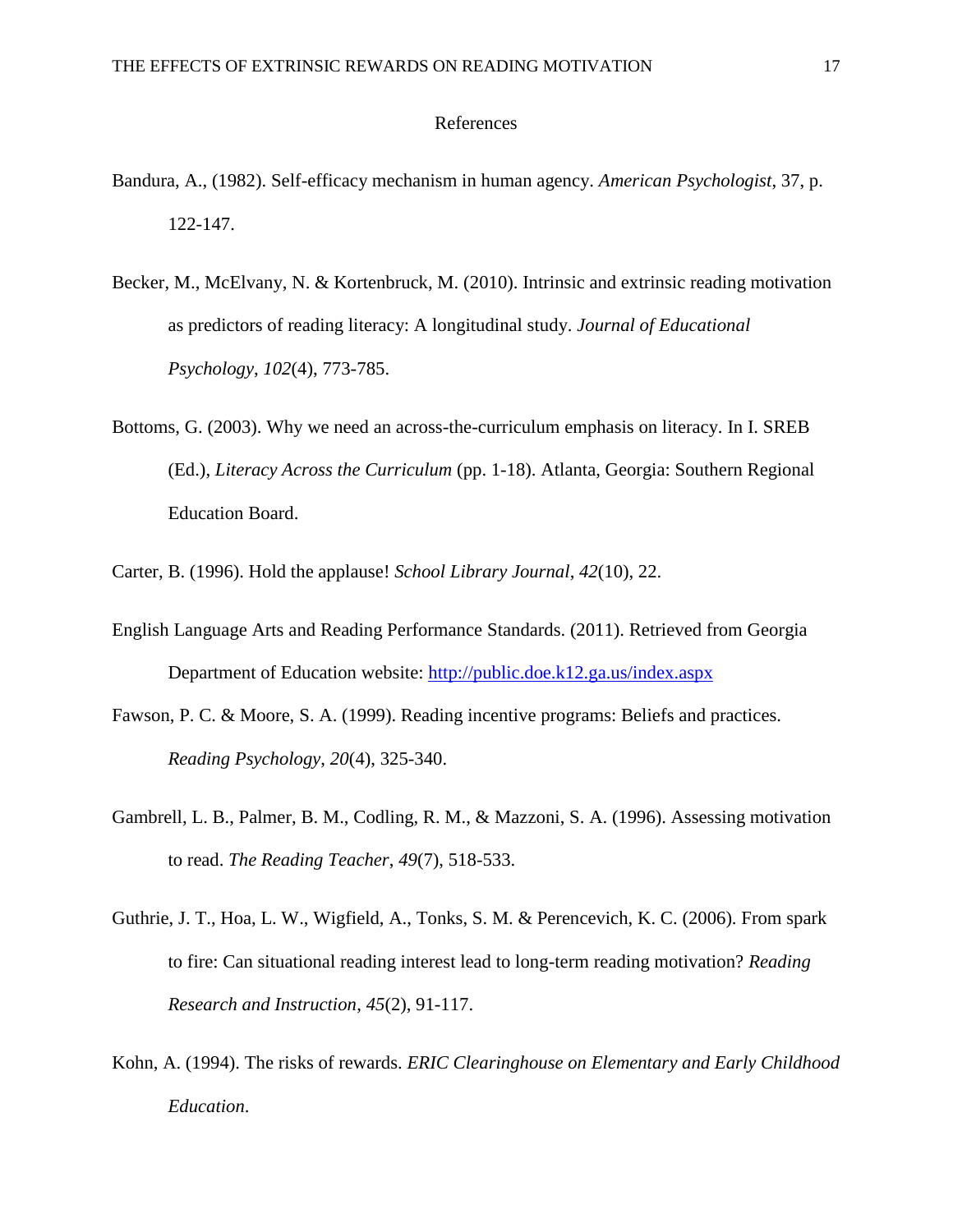- Kohn, A. (1999). A closer look at reading incentive programs. Boston: Houghton Mifflin. Retrieved from Punished by Rewards.
- Marinak, B. A. & Gambrell, L. B. (2008). Intrinsic motivation and rewards: What sustains young children's engagement with text? *Literacy Research and Instruction*, *47*(1), 9-26.
- McKenna, M. C., & Kear, D. J. (1990). Measuring attitude toward reading: A new tool for teachers. *The Reading Teacher*, 626-639.
- McQuillan, J. (1997). The effects of incentives on reading. *Reading Research & Instruction*, *36,*  111-125.
- Melekoglu, M. A. (2011). Impact of motivation to read on reading gains for struggling readers with and without learning disabilities. *Learning Disability Quarterly*, *34*(4), 248-261.
- Pavonetti, L. M., Brimmer, K. M. & Cipielewski, J. F. (2002). Accelerated reader: What are the lasting effects on the reading habits of middle school students exposed to accelerated reader in elementary grades? *Journal of Adolescent & Adult Literacy*, *46*(4), 300.
- Pitcher, S. M., Albright, C. J., Walker, N. T., Seunarinesingh, K., Mogge, S., Headley, K. N., . . . Dunston, P. J. (2007). Assessing adolescents' motivation to read. *Journal of Adolescent & Adult Literacy*, 378-396.
- Strommen, L. & Mates, B. (2004). Learning to love reading: Interviews with older children and teens. *Journal of Adolescent & Adult Literacy*, *48*(3), 188-200.
- The Time, Learning, and Afterschool Taskforce. (2007, June). *Making every moment count: Maximing quality instructional time.* Retrieved from International Reading Association.
- Weber, C. L. & Cavanaugh, T. W. (2006). Promoting reading: Using ebooks with gifted and advanced readers. *Gifted Child Today*, *29*(4), 56-63.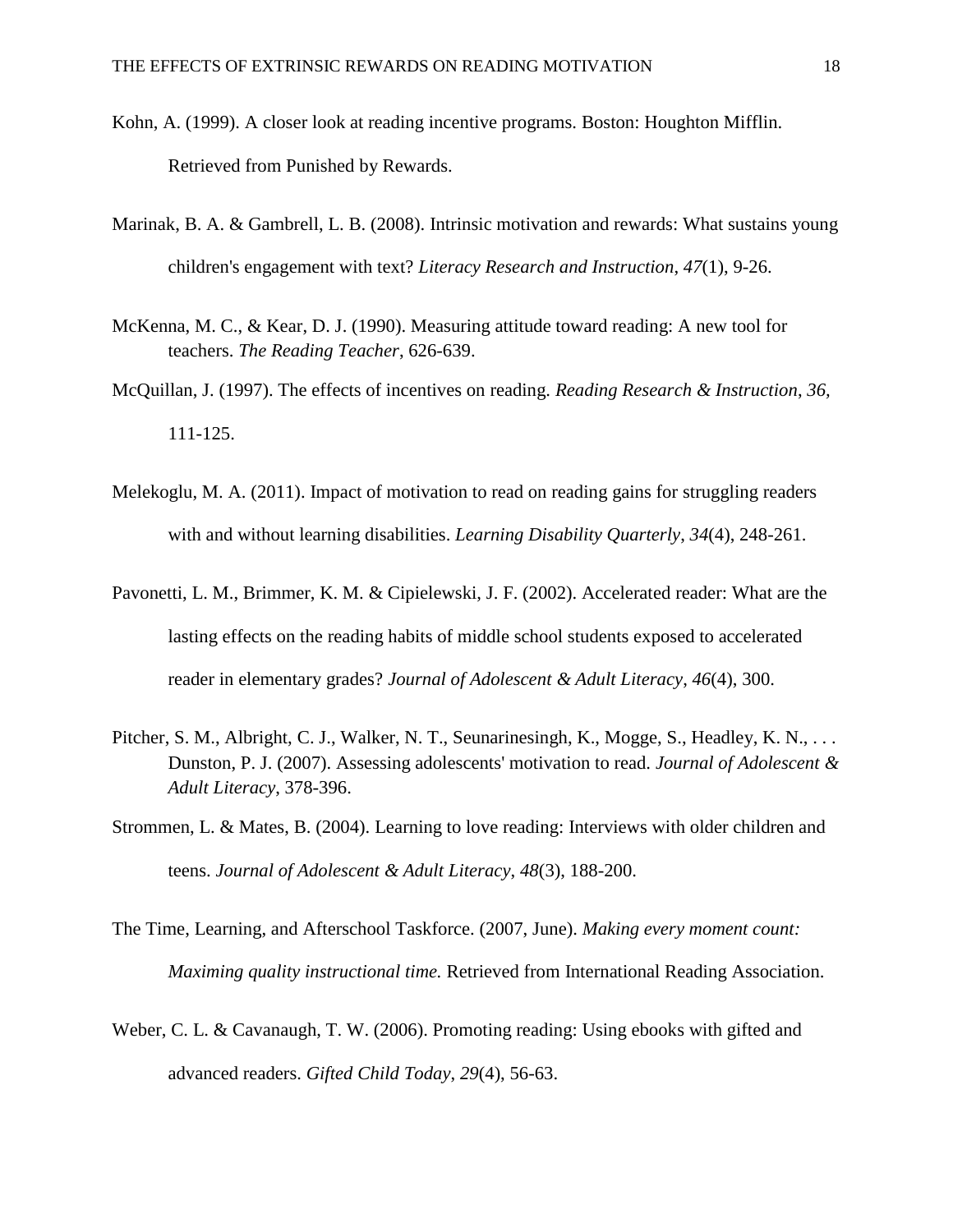Wigfield, A. (1997). Reading motivation: A domain-specific approach to motivation.

*Educational Psychologist, 32*(2), 59-68.